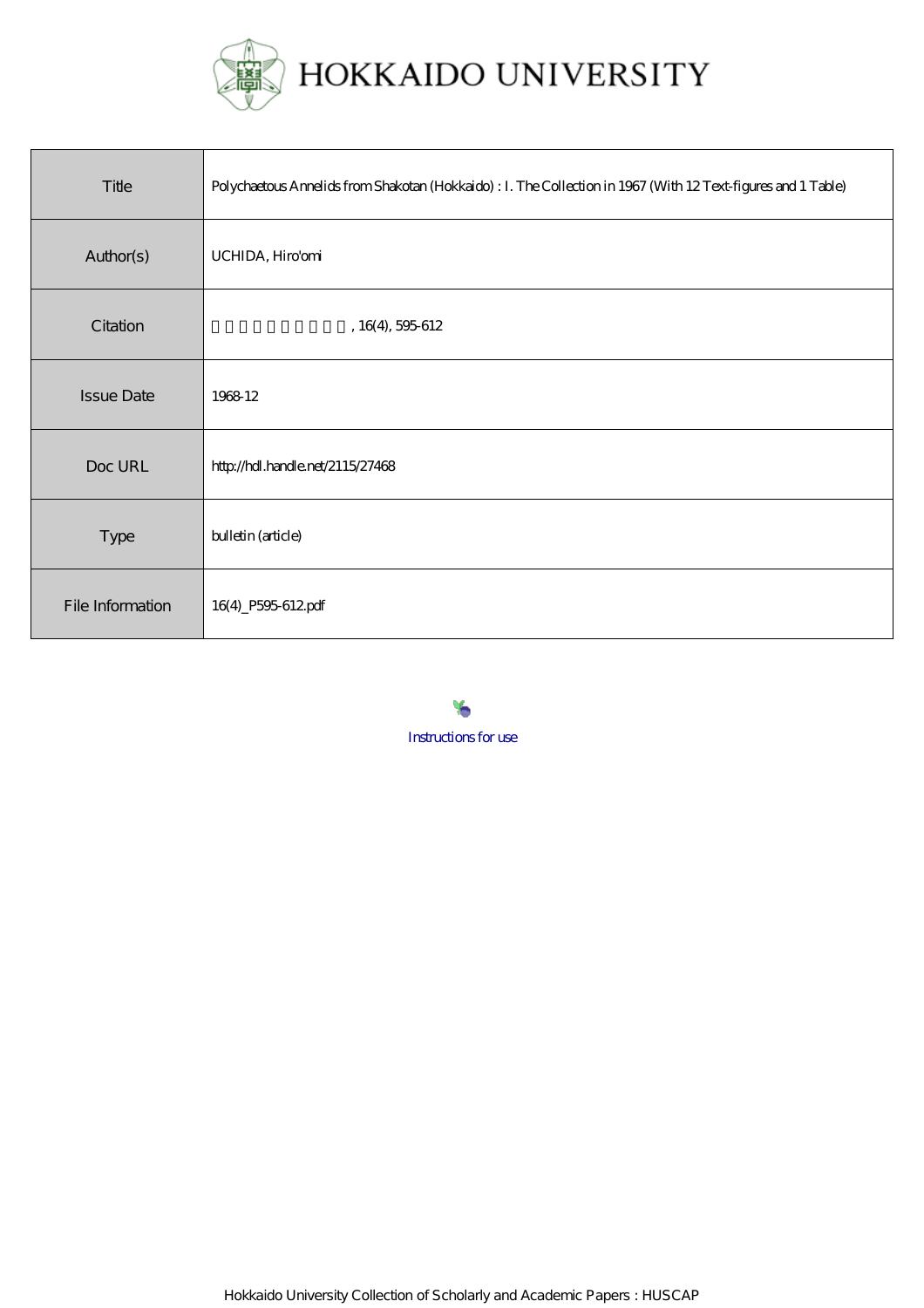# **Polychaetous Annelids from Shakotan (Hokkaido) I.** The Collection in  $1967^{1/2}$

By

**Hiro'omi Uchida** 

Zoological Institute, Hokkaido University *(With* 12 *Text-figures and* 1 *Table)* 

The fundamental investigations of the marine benthic fauna around Japan still remain imperfect, especially around Hokkaido. Fortunately the author had the opportunity on board the "Tankai-Maru", the research boat of Hokkaido Regional Fisheries Research Laboratory, Yoichi, and the survey of the benthic invertebrates off the coast of the Shakotan Peninsula is under way since October 1967.



Fig. 1. The Takeuchi's Dredger.

The collections include many kinds of invertebrates from Porifera to Protochordata, among which polychaetes are now reported in this paper.

<sup>1)</sup> Oontribution No. 828 from the Zoological Institute, Faculty of Science, Hokkaido University, Sapporo, Japan.

<sup>2)</sup> Studies on invertebrate fauna from west coast of Hokkaido I. *Jour. Fac. Sci. Hokkaido Univ.* Ser. *VI, Zool.* 16, 1968.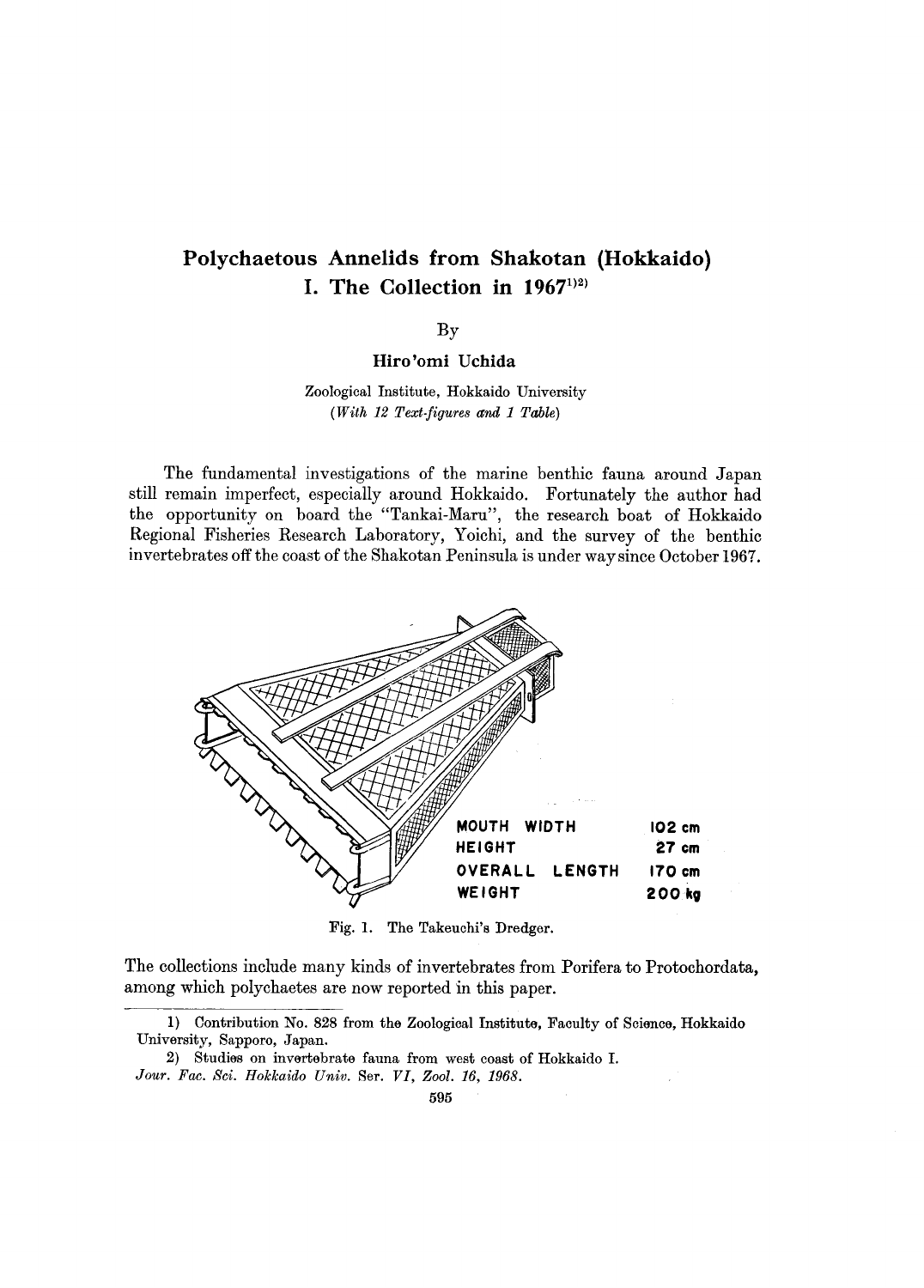The materials were dredged in October and December 1967 at the north coast off the Shakotan Peninsula in the region from  $43^{\circ}$  15.2' to  $43^{\circ}$  21.4'N. and from  $140^{\circ}$ 15.2' to 140° 56.4' E., and the depth ranged from 40 to 90 m. The Takeuchi's dredger (Fig. 1) was employed for the collections. The position, depth and bottom

| Station<br>Number | Location                               |                        | Date              | Depth     | <b>Bottom</b>     |
|-------------------|----------------------------------------|------------------------|-------------------|-----------|-------------------|
|                   | Latitude N.                            | Longitude E.           |                   | (m)       |                   |
|                   | $43^{\circ}16.8'$                      | 140°41.3'              | X<br>-3           | 76        | Stone $\&$ Pebble |
| $\boldsymbol{2}$  | 43°17.5'                               | 140°44.3'              | $\mathbf{X}$<br>4 | 61        | Sand              |
| 3                 | 43°20.5'                               | 140°35.2'              | X<br>4            | 80        | Mud & Sand        |
| 4                 | 43°18.0'                               | 140°47.0'              | $\mathbf{x}$<br>4 | $80 - 68$ | Sand              |
| 5                 | $43^{\circ}15.2'$                      | 140°56.4'              | XII<br>7          | 40        | Mud & Sand        |
| 6                 | $.43^{\circ}15.6^{\prime}$<br>43°16.1' | 140°46.2'<br>140°48.9' | XII<br>7          | 54        | Fine sand         |
| 7                 | 43°19.0'                               | 140°41.3'              | XII<br>7          | 80        | Pebble            |
| 8                 | $43^{\circ}19.8'$                      | 140°44.4'              | XН<br>7           | 90        | Rock              |
| 9                 | 43°20.6'                               | 140°46.8'              | XII<br>7          | 90        | Pebble & Mud      |
| 10                | 43°21.4'                               | 140°48.8'              | XII<br>7          | 90        | Pebble            |
| 11                | $43^{\circ}18.6'$                      | 140°50.5'              | XII 12            | 70        | Mud               |

Table 1. Sampling data of 1967



Fig. 2. The location of the stations.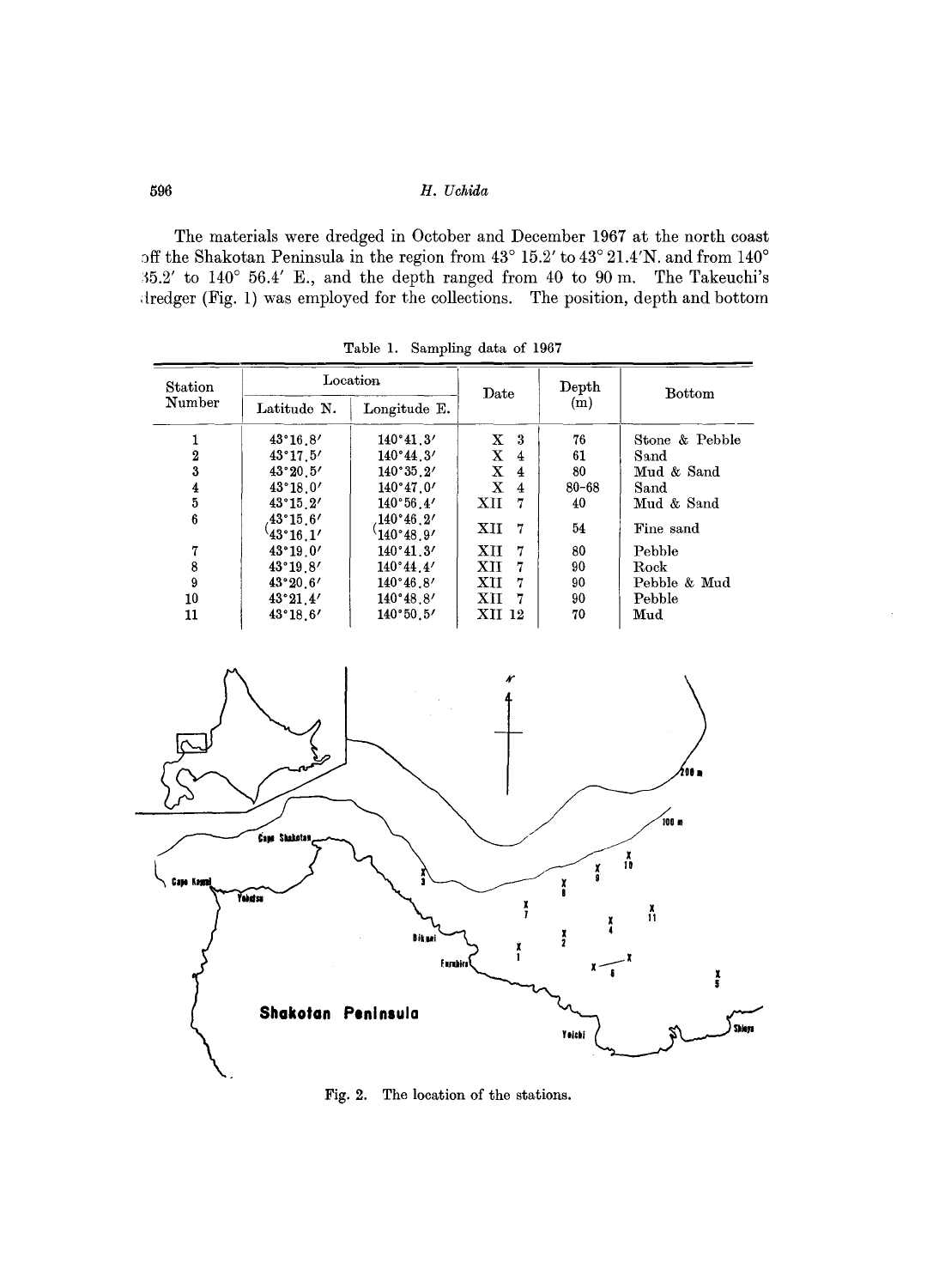nature of the stations are shown in Table 1 and Fig. 2. The dredgeings were made for 30 min. at each station while the boat had about two knot speed. The materials were preserved in  $10\%$  formalin. The nature of the bottom was determined by the sediments in the dredger at each station.

The collections include 16 species in 12 families. Among these species, 4 are of new record from Hokkaido, 1 is new to Japan, and 3 species including 1 genus are here described as new to science.

The following is the list of the species found in the present collection. Family Polynoidae

] ) *H armothoif imbricata* (Linnaeus)

- Family Nereidae
	- 2) *Cheilonereis cyclurus* (Harrington)
- Family Lumbrineridae
	- 3) *Lumbrineris ezoensis* n. sp.
- Family Arabellidae
	- 4) *Arabella iricolor* (Montagu)
- Family Cirratulidae
	- 5) *Cirratulus afer* Ehlers
- Family Flabelligeridae
	- *6) Pherusa plumosa* (Muller)
- Family Opheliidae
	- *7) Travisia japonica* Fujiwara
- Family Maldanidae
	- *8) Asychis shaccotanus* n. sp.
- Family Pectinariidae
	- 9) *Cistenides hyperborea* (Malmgren)
- Family Telebellidae
	- *10) Spiroverma ononokomachii* n. g. n. sp.
- Family Sabellidae
	- 11) *Potamilla acuminata* Moore & Bush
	- 12) *Sabella albicans* Johansson
	- 13) *Sabellastarte zebuensis* (Mc Intosh)
	- 14) *Chone teres* Bush
- Family Serpulidae
	- 15) *Serpula vermicularis* Linnaeus
	- *16) Eupomatus uncinatus* Philippi

All the specimens examined are deposited m the Zoological Institute, Faculty of Science, Hokkaido University.

The author expresses his hearty thanks to Dr. Saburo Kawata and Dr. Isamu Takeuchi of the Hokkaido Regional Fisheries Research Laboratory, who gave him an opportunity to go on board the "Tankai-Maru" and to examine the materials. He is also grateful to Prof. Mayumi Yamada and Dr. Shoichi F. Sakagami for their kind guidance throughout the course of the present study.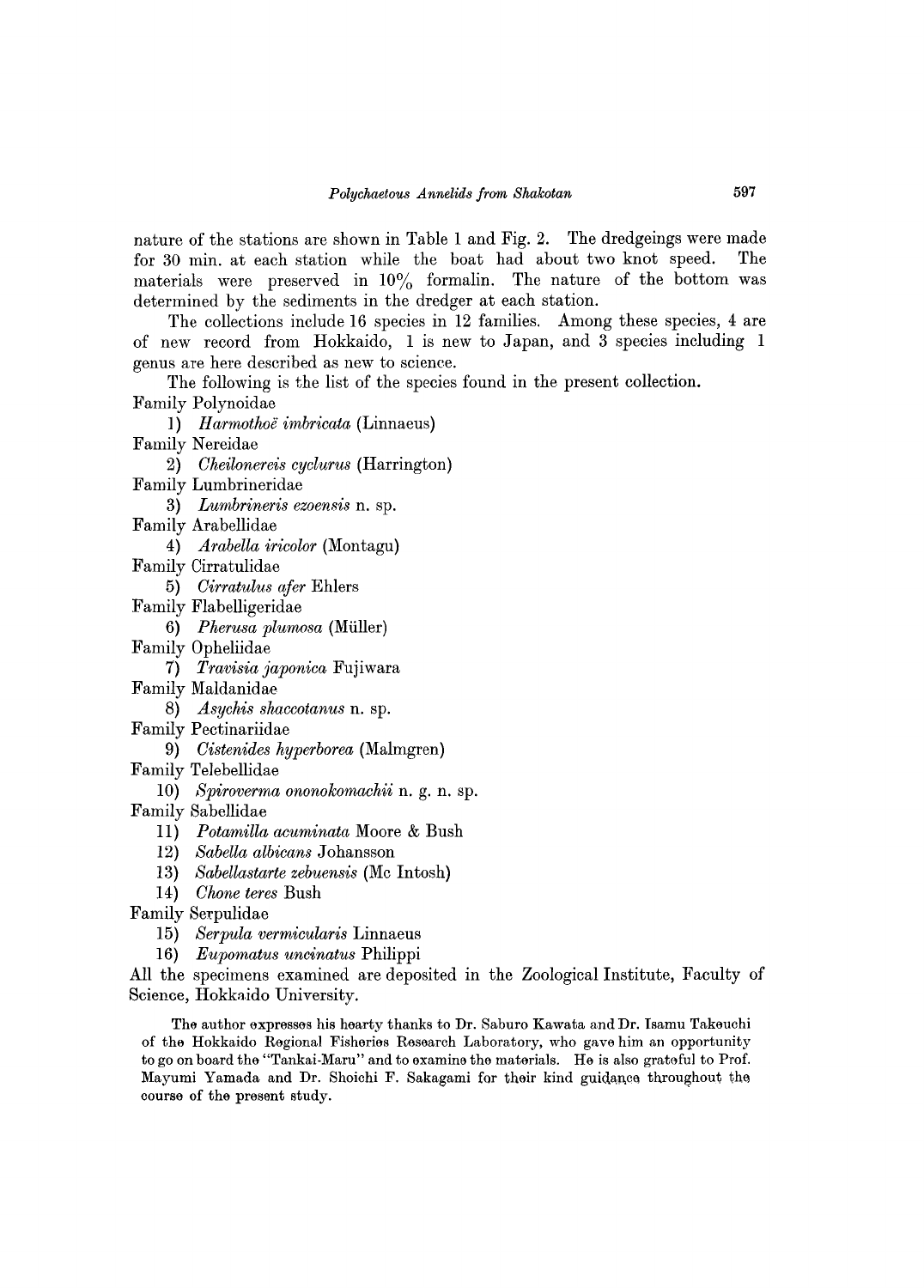#### Description of the Species

#### Family POLYNOIDAE *Harmotlwe imbricata* (Linnaeus)

*Polynoe (Harmothoii) imbricata:* Marenzeller, 1879, p. 117, pI. 2, fig. 1.

*Harmothoë imbricata*: Izuka, 1912, p. 43, pl. 5, figs. 1-4, pl. 6, fig. 1; Okuda, 1935, p. 2; -, 1936, p. 563; Fauvel, 1936, p. 50; Annenkova, 1937, p. 151; Okuda, 1938a, p.83; -,1939, p. 224; Okuda & Yamada, 1954, p. 179; Uschakov, 1955, p. 156, fig. 38; Imajima, 1963, p. 350; Imajima & Hartman, 1964, p. 35.

*Occurrence*: St. 3, 1 spec.; St. 6, 1 spec.

One larger specimen from St. 6 measures 10 mm long for 39 setigerous segments, and 2.5 mm width at broadest part without parapodia. Prostomium has two pairs of eyes, the one pair under the anterior peaks. On the dorsal side there are 15 pairs of the vestiges with an elytron, only three elytra are remained.

*Distribution:* Europe; Arctic, north Pacific and Indian Oceans; cosmopolitan; Japan (Sakhalin to Kagoshima).

## Family NEREIDAE *Cheilonereis cyclurus* (Harrington) (Fig. 3)

*Nereis cyclurus:* Johansson, 1901, p. 400, pI. 4, fig. 46, pI. 5, figs. 48-52; Ramsay, 1914, p. 237, fig. 1.

*Nereis shishidoi:* Izuka, 1912, p. 177, pI. 19, figs. 10-18; Zaks, 1933, p. 128; Annenkova, 1937, p. 163.

*Cheilonereis cyclurus:* Hartman, 1940, p. 219; -, 1948, p. 25; Okuda, 1950, p. 52; Uschakov, 1955, p. 213, fig. 67; Imajima & Hartman, 1964, p. 142.

*Occurrence*: St. 2, 3 spec.; St. 4, 1 spec.; St. 5, 6 spec.; St. 11, 1 spec.

The specimens are 14-65 mm by 1-3.7 mm without, and 2-7.5 mm with parapodia. The largest complete specimen from St. 5 has 117 setigerous segments. Prostomium has a pair of frontal antennae, and has two pairs of eyes on the posterior part. Palpi are large. Prostomium forming a characteristic collar, with the longitudinal wrinkles on its ventral and lateral sides, and have the dents on the middle ventral part. The four pairs of peristomial cirri are long and slender. In the parapodia, prosetal ligules come gradually longer and thinner to the anterior segments. The anal segment longitudinally wrinkled and has one pair of the long cirri.

One specimen from St. 5 has three peristomial cirri on left side, and it is probably a malformed one (Fig. 3-5). The most posterior cirrus is thicker than usual.

*Distribution;* Northern California to Alaska; Japan (Rikuzen, Oshoro).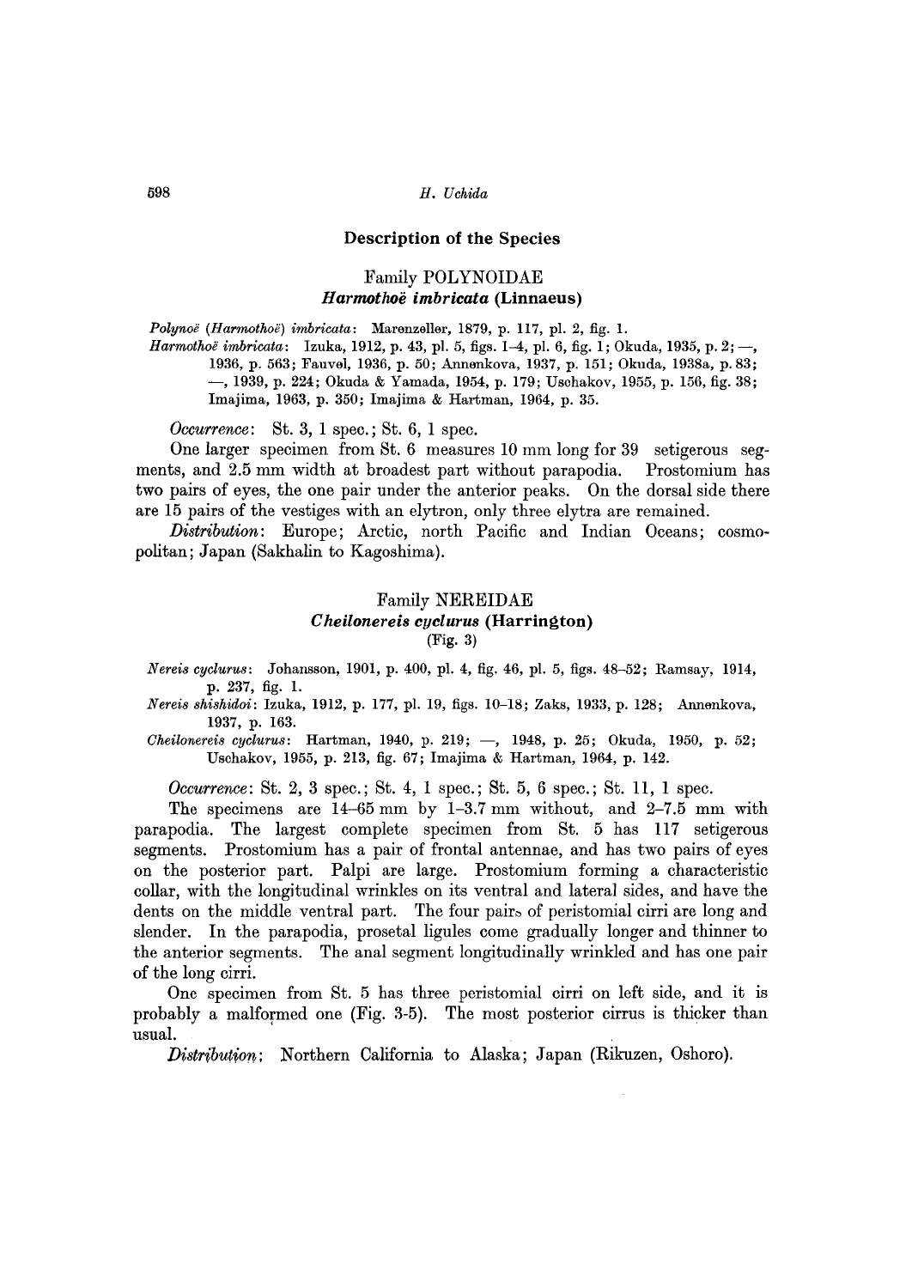

Fig. 3. *Cheilonereis cyclurus.* 1. 10th!parapodium.  $\times 30$ ; 2. Neuroseta in 5th parapodium.  $\times$  650; 3. Notoseta in 10th parapdoium.  $\times$ 135; 4. Neuroseta in 10th parapodium.  $\times$ 135; 5. Anterior region of the malformed specimen.  $\times 12$ .

## Family LUMBRINERIDAE *Lumbrineris ezoensis* **n.** sp. (Fig. 4)

*Occurrence:* St. 2, 1 spec.

The specimen lacking posterior segments is 73 mm long for 143 setigerous segments, and 3 mm wide without, and 4 mm with parapodia. The prostomium is conical, and longer than wide, with no eyes (Fig. 4-1). The 6th and 7th setigerous segments are higher than the others. Simple winged limbate neurosetae are present from the first setigerous segment and continue through 44 segments; they are absent thereafter. But limbate notosetae are present from the first to 88th setigerous segment. Simple hooded hooks are present from the first to 143 th segment in number 3-7, and they are increased in the segments of middle part and gradually decreased in number posteriorly. In both anterior and posterior segments, the postsetal lobes are longer than the presetal ones as same degree, and set upward to the presetal lobes (Figs.  $4-3\sim5$ ). In anterior segments each parapodium has many winged limbate setae.

This species resembles *L. heteropoda, L. brevicirra* and *L. 2'ontata,* but differs from these three species by the shape of prostomium, the height of the 6th and 7th setigerous segments, and especially the number of segments with winged limbate neurosetae.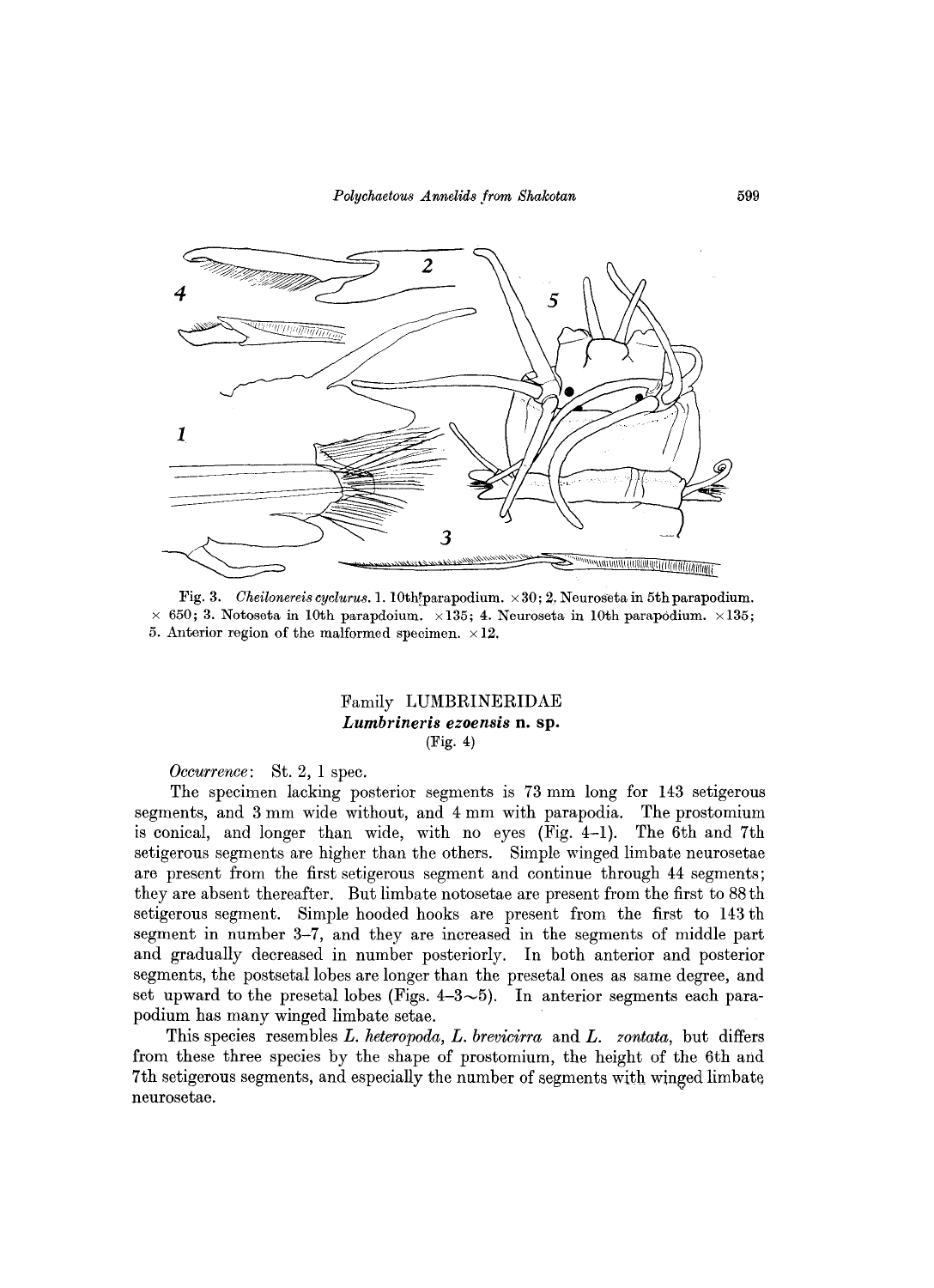

Fig. 4. *Lumbrineris ezoensis* n. sp. 1. Dorsal side of the prostomium and anterior segments.  $\times$ 11; 2. Ventral side of the same.  $\times$ 11; 3. 9th parapodium.  $\times$ 20; 4. 20th parapodium.  $\times 20$ ; 5. 100th parapodium.  $\times 20$ ; 6. Simple hooded hook in 20th parapodium.  $\times$  70; 7. Simple hooded hook in 100th parapodium.  $\times$  70.

## Family ARABELLIDAE *Arabella iricolor* **(Montagu)**  (Fig. 5)

*Arabella quadristriata:* Ehlers, 1868, p. 339, pI. 17, figs. 15-24. Arabella iricolor: Fauvel, 1936, p. 70; Okuda, 1938a, p. 97; -, 1939, p. 236; -, 1940, p. 18; Okuda & Yamada, 1954, p. 189; Ushakov, 1955, p. 244, fig. 81; Imajima & Hartman, 1964, p. 265.

*Occurrence:* St. 4, 2 spec.

Two specimens, one lacking posterior segments the other without anterior ones, were collected. Anterior one measures 27 mm for 80 segments, and posterior one 32 mm for 122 segments, and both 3 mm wide including parapodia. The prostomium is bluntly conical and has 4 eyes transversely arranged along posterior margin. Parapodia are of the same shape in anterior and posterior segments, and have prominent postsetal lobes (Figs.  $5-1-2$ ). Setae are limbate, and those of the superior group are geniculate, with strongly serrated convex margin (Figs.  $5-3-4$ ). Anal segment has a pair of short cirri.

*Distribution:* Atlantic, Pacific and Indian Oceans; cosmopolitan; Japan (Ryukyu Islands, Mitsui, Onagawa Bay and Matsushima Bay).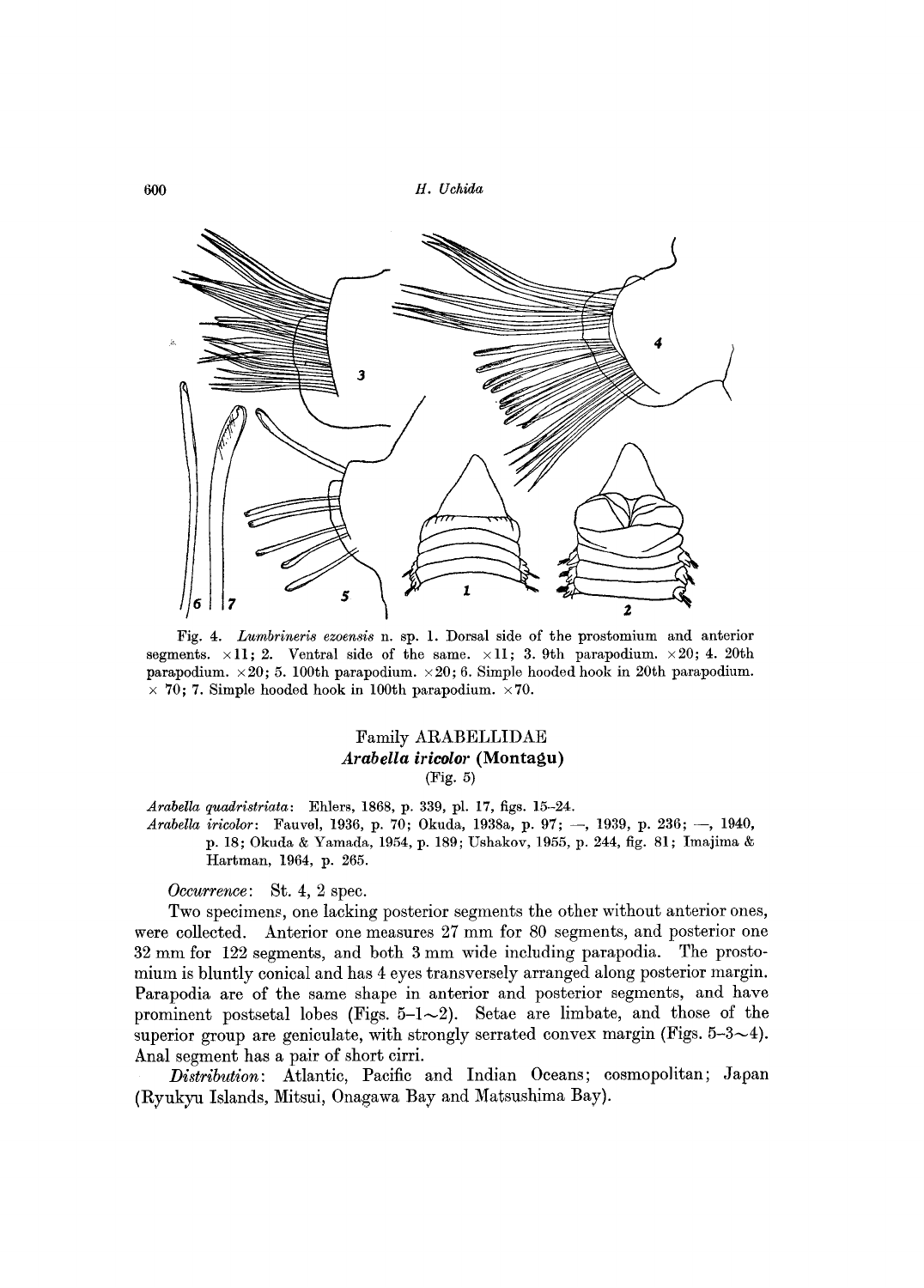

Fig. 5. *Arabella iricolor.* 1. 10th parapodium.  $\times$  75; 2. 20th parapodium.  $\times$  75; 3-4. Setae in 20th parapodium.  $\times 130$ .

## Family OIRRATULIDAE *Cirratulus afer* **Ehlers**  (Fig. 6-1)

*Oirratulus afer:* Ehlers, 1908, p. 127, pI. 17, figs. 10-12; Monro, 1930, p. 156, fig. 60.

*Occurrence:* St. 3, 1 spec.

The hody is 35 mm long for prostomium and 58 anterior setigerous segments, and 4.5mm wide. First 16 setigerous segments are rather crowded. Prostomium has no eyes. Dorsal tentacles, 8 on one side, are present on the first setigerous segment making a pair of bundles, a tentacle of each bundle rather thicker and with clear wrinkles on a side. Many branchiae are removed but each of the first, 5th, 7th, 8th, 15th and 20th segments has one branchia, and they are inserted just above the notopodia (Fig. 6-1). Parapodia have slender capillary setae only in both noto- and neuropodia.

The species is new to Japan. *Distribution:* Africa.

#### Family FLABELLIGERIDAE *Pherusa plumosa* **(Miiller)**

*Stylaroides borealis:* Moore, 1903, p. 487. *Stylaroides plumosa:* Okuda, 1937, p. 52, pI. 2, fig. c; Uschakov, 1955, p. 309, fig. 114. *Pherusa plumosa:* Imajima & Hartman, 1964, p. 303.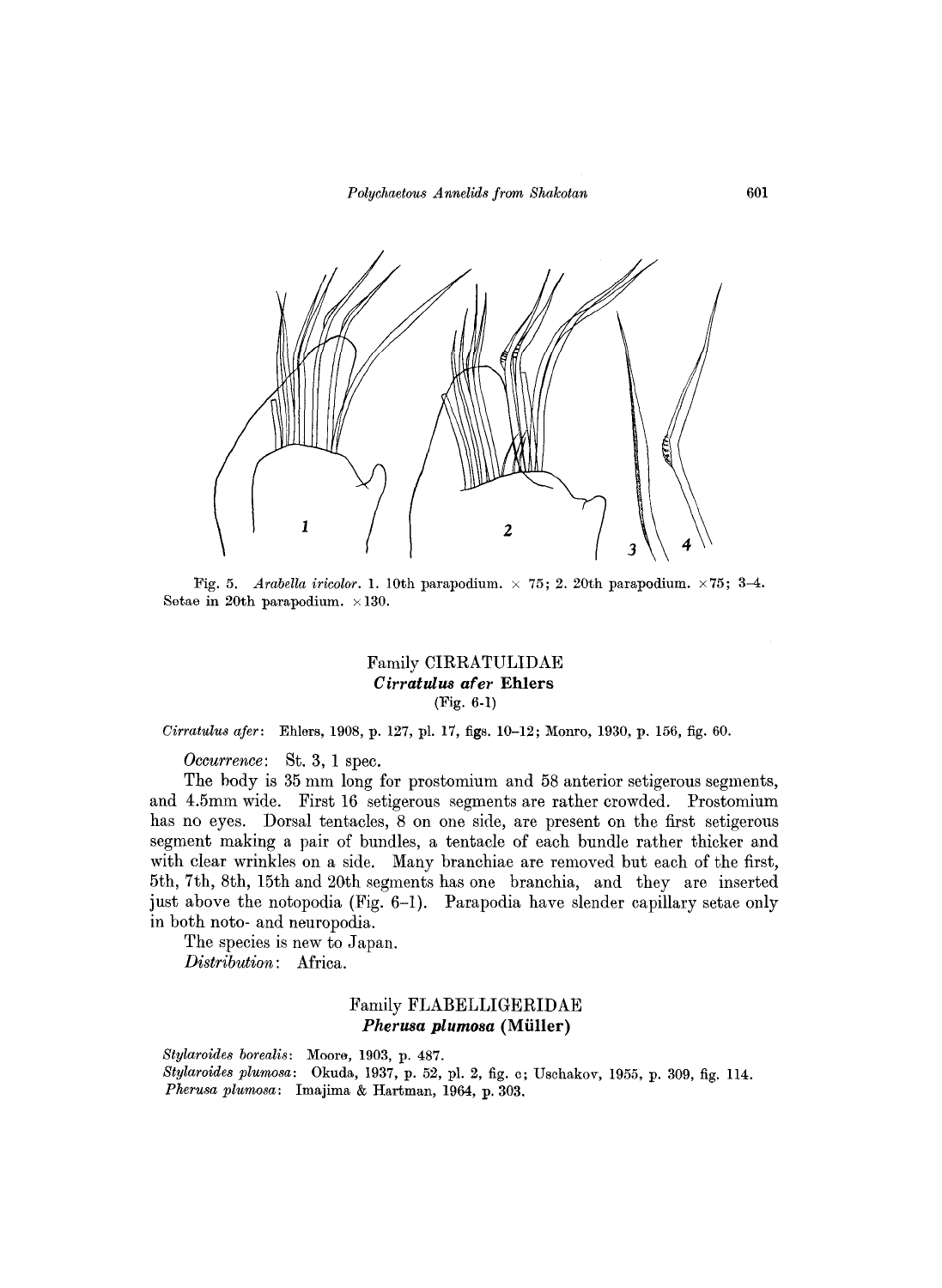*Occurrence:* St. 2, 1 spec.

The specimen is 32 mm in length for 53 segments, and 2 mm in width. mpithelial papillae are present all over the body surface, ventral papillae are smaller than dorsal ones. Oral apparatus has one pair of thick palpi and eight tentacles. Parapodia are rudimentary. The notosetae and neurosetae in the first three segments are very long and beyond the top of the body, forming the cephalic cage. From the fourth segment, neuropodial regions have sigmoid hooks, and notopodial ones have pointed setae.

*Distribution:* Atlantic and Pacific Oceans; cosmopolitan; Japan (North Japan, Onagawa Bay).

## Family **OPHELIIDAE**  *Travisia japonica* **Fujiwara**  (Fig. 6-2)

*Travisia japonica*: Fujiwara, 1933, p. 91, pl. 1-2, textfigs. 1-11; Fauvel, 1936, p. 75; Uschakov, 1955, p. 324, fig. 120; Imajima & Hartman, 1964, p. 309.

*Occurrence:* St. 5, 1 spec.

The body is 54 mm long and 5 mm in maximum width and has 33 setigerous segments. The ventrum is absent in front. The first 20 setigerous segments have clearly three annulets separated by deep transverse grooves, not so clearly in the first segment. Next nine segments have two annulets but these are not so distinct, and more posterior segments have no grooves. The parapodia are rudimentary, with neurosetae and notosetae. Dorsal cirri present from the



Fig. 6. 1. *Cirratulus afer.* Dorsal side of the anterior part. x 8; 2. *Travisia japonica.*  Dorsal side of the anterior part.  $\times 5$ .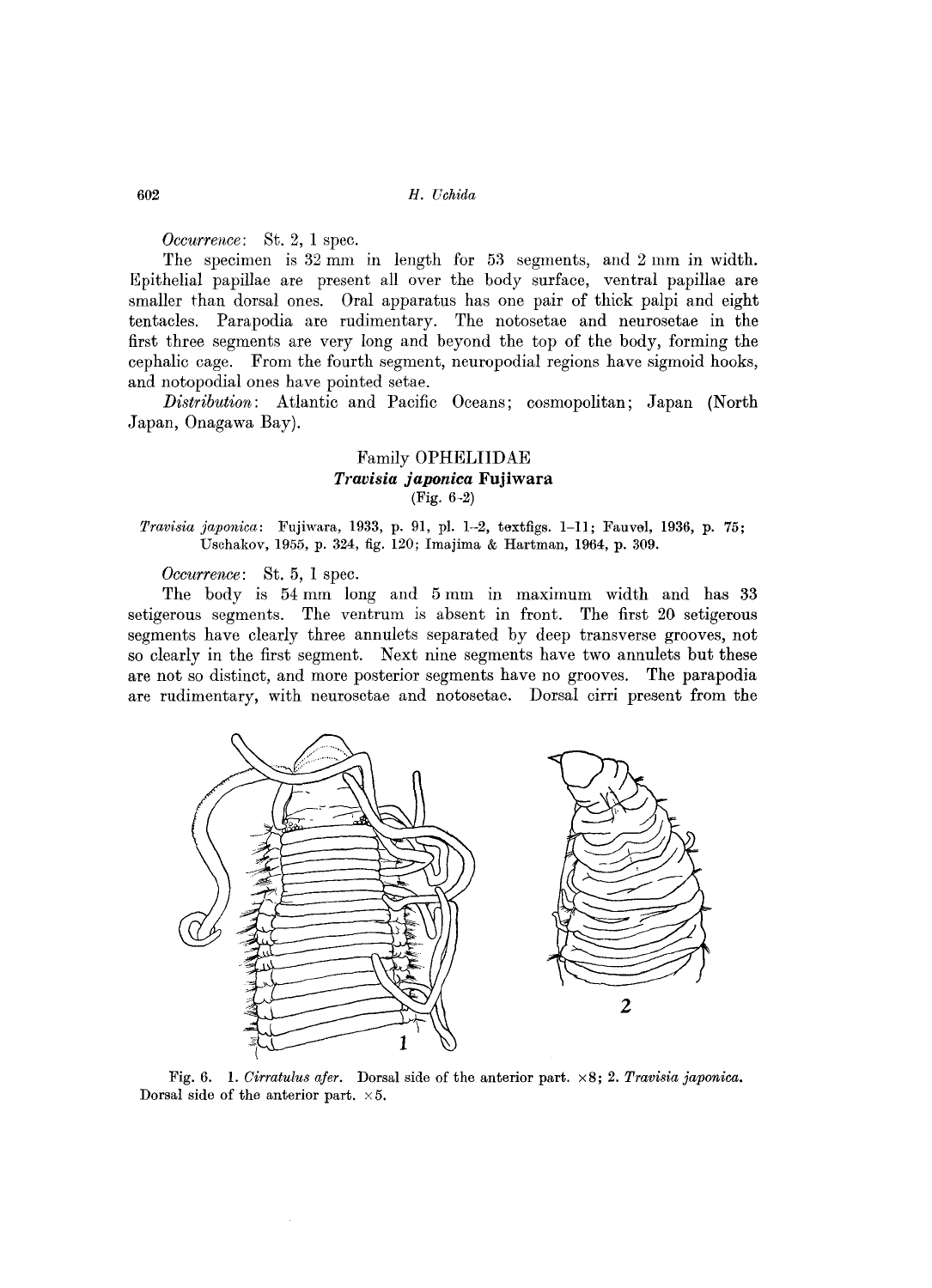second setigerous segment, and they vanish from 21st segment. In the 15th to 20th segments, the parapodia are well developed. The last segment and pygidium are damaged, so the structure of pygidium is not given.

This is a new record of the species from Hokkaido. *Distribution:* China; Japan (Shikoku and Mie).

#### Family MALDANIDAE *Asychis shaccotanus* **n. sp.**  (Fig. 7)

*Occurrence*: St. 1, 1 spec.; St. 3, 1 spec.; St. 11, 1 spec.

Two anterior parts and one posterior part are collected from three different stations. Two anterior parts measure 56 mm long for ten setigerous segments with 5 mm broad, and 17 mm long for four setigerous segments with the same width as the former one at the second segment.

The cephalic plate is elliptical and the surface has several lines arranged somewhat radially and is slightly elevated in the center. The rim is divided by a pair of lateral notches into a single posterior and paired lateral lobes, the posterior lobe is divided into 30 low lobes, in these lobes posterior 18 ones in central part are slightly thinner and lower than others and make pairs together with the neighboring lobes (Fig. 7-2). The lateral lobes divided into 9 long lobes. The cephalic keel is weakly developed (Fig. 7-1). The first setigerous segment has notosetae only, and notosetae and neuropodial hooks present from the second setigerous segment. The first notosetae consist of only smooth capillary setae (Fig. 7-3). The second setigerous segment has smooth and winged neuropodial setae and notopodial hooks with rounded main fangs (Fig. 7-6). Posterior neuropodia have three kinds of setae: smooth, winged and pennate capillary ones. The winged setae are conspicuously curved (Fig. 7-7). The posterior notopodial hooks have pointed bills (Fig. 7-10).

The posterior part, collected from St. 11, measures 29 mm for 6 segments with anal plaque, 4.5 mm width without and 6 mm with the parapodia. The dorsal lobe of pygidium is divided into two lobes (Fig. 7-12). The dorsal one is well developed and has six cirri on the rim, and forms a pocketlike process on the anal plaque. The neuro- and notosetae of these posterior segments (Figs.  $7-13\sim 14$ ) are the same form as the ones in the anterior segments of *A. shaccotanus* n. sp., and the author can find no difference among the setae of these individuals.

The species resembles A. disparidentata, but clearly differs from it in the following characters; the number of lobes on posterior lobes, the structure of the cephalic plate and the rim of dorsal lobe.

 $\overline{\text{setigeros segment.}\times 80; 8.}$  Pennate capillary seta in the same segment.  $\times 18; 9.$  Basal part of the same seta.  $\times 330$ ; 10. Notopodial hook of the same segment.  $\times 150$ ; 11. Posterior part.  $\times 6$ ; 12. Pygidium.  $\times 6$ ; 13. Neuroseta in last setigerous segment.  $\times 18$ ; 14. Notopodial hook in the same segment.  $\times 150$ .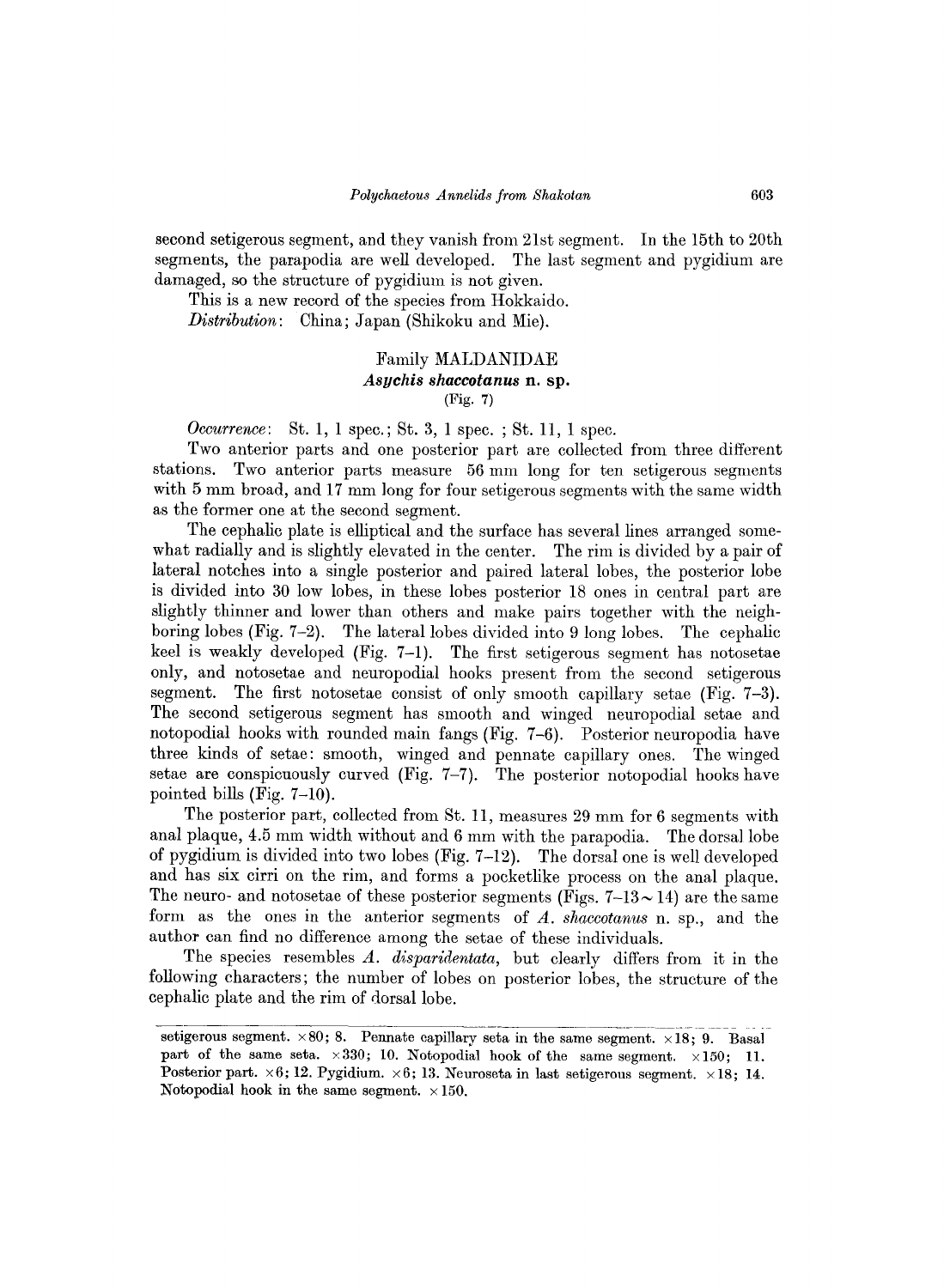604 *H. U;hirla* 



Fig. 7. *Asychis shaccutanus* n. sp. 1. Lateral side of the anterior part. x 5; 2. Cephalic plate.  $\times 5$ ; 3. Smooth capillary notoseta in the first setigerous segment.  $\times 150$ ; 4. Winged neuroseta in the second setigerous segment.  $\times 80$ ; 5. Basal part of the same seta.  $\times 150$ ; 6. Notopodial hook in the second setigerous segment.  $\times 150$ ; 7. Winged neuroseta in 9th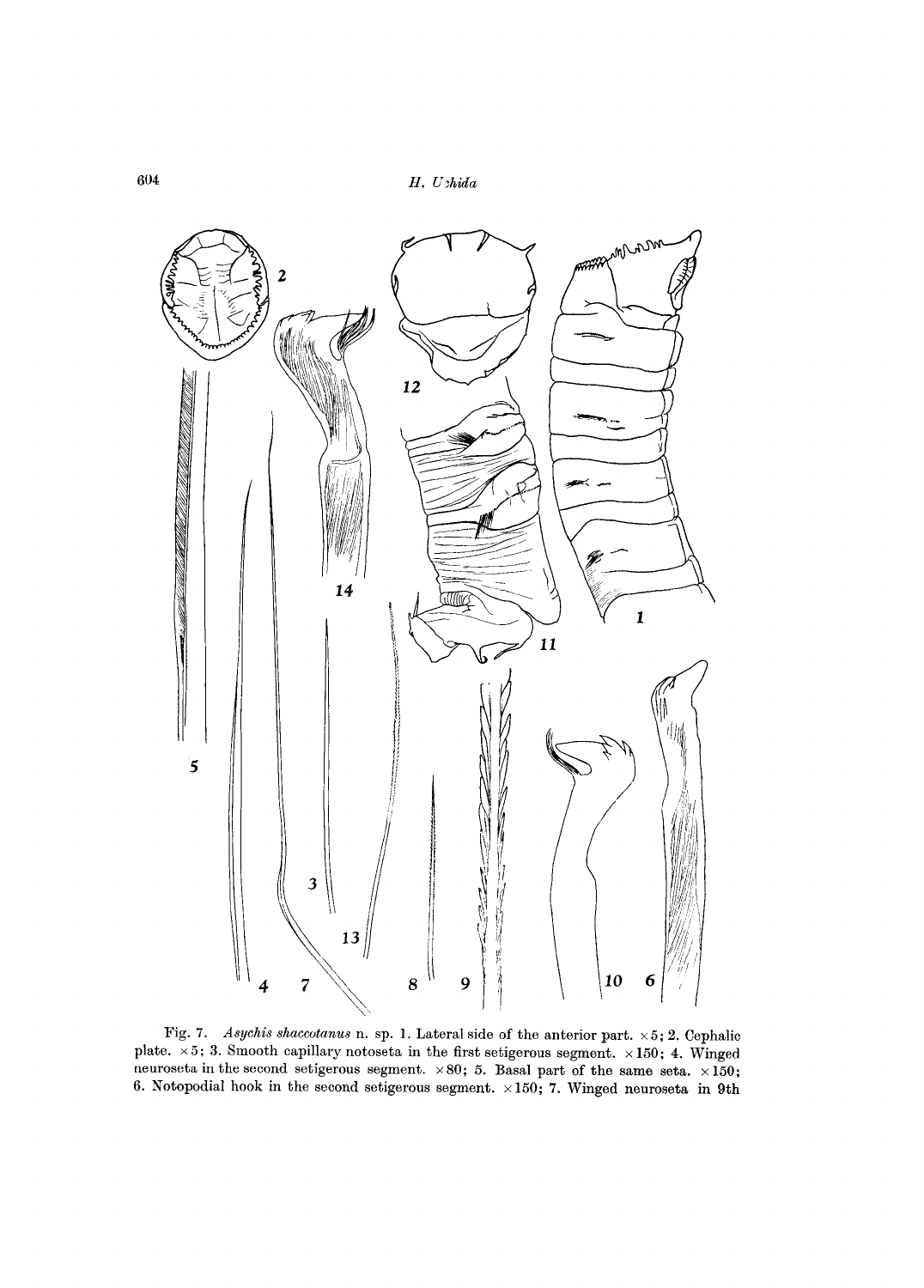## Family PECTINARIIDAE *Cistenides hyperborea* (Malmgren) (Fig. 8)

*Cistenides hyperborea:* Moore, 1903, p. 479; Imajima & Hartman, 1964, p. 327. *Pectinaria (Cistenides) hyperborea:* Nilsson, 1928, p. 31, toxtfig. 9; Annenkova, 1929, p. 484, pI. 37, fig. 11, pI. 38, figs. 25-31; Okuda, 1937, p. 56, pI. 2, fig. F, textfig. 5; Uschakov, 1955, p. 359, figs. 131, 133.

*Pectinaria (Cistenides) hyperborea pacifica:* Nilsson, 1928, p. 31, textfigs. 9 a·b.

*Occurrence* : st. 3, 1 spec.; St. 11, 1 spec.

Two complete specimens measure 31 mm, 21 mm long each, and both 5 mm wide at cephalic parts. The cephalic spines are 12 in number on each side. The antennular membrane has 28 papillae (Fig. 8-1). Dorsal border of cephalic plate is smooth. There are 17 setigerous segments, and 12 uncinigerous segments present from the fourth setigerous segment. Notosetae are of two kinds, winged and denticulated (Figs.  $8-\overline{2}\sim 3$ ). Uncini have three or four large teeth and four or five small ones above the basal process (Fig. 8-4). The scapha has six lobes on each side. Anal ligule with a smooth edge and a small cirrus in the center. Scaphal hooks are eight on each side.

*Distribution:* North Atlantic Ocean; Arctic boreal regions; Japan (Sendai Bay, Onagawa Bay and Mamiya Channel).



Fig. 8. *Cistenides hyperborea.* 1. Cephalic part. x 6; 2. Winged notoseta in 9th setigerous segment.  $\times 150$ ; 3. Denticulated notoseta in the same segment.  $\times 150$ ; 4. Uncinus in the same segment.  $\times 800$ .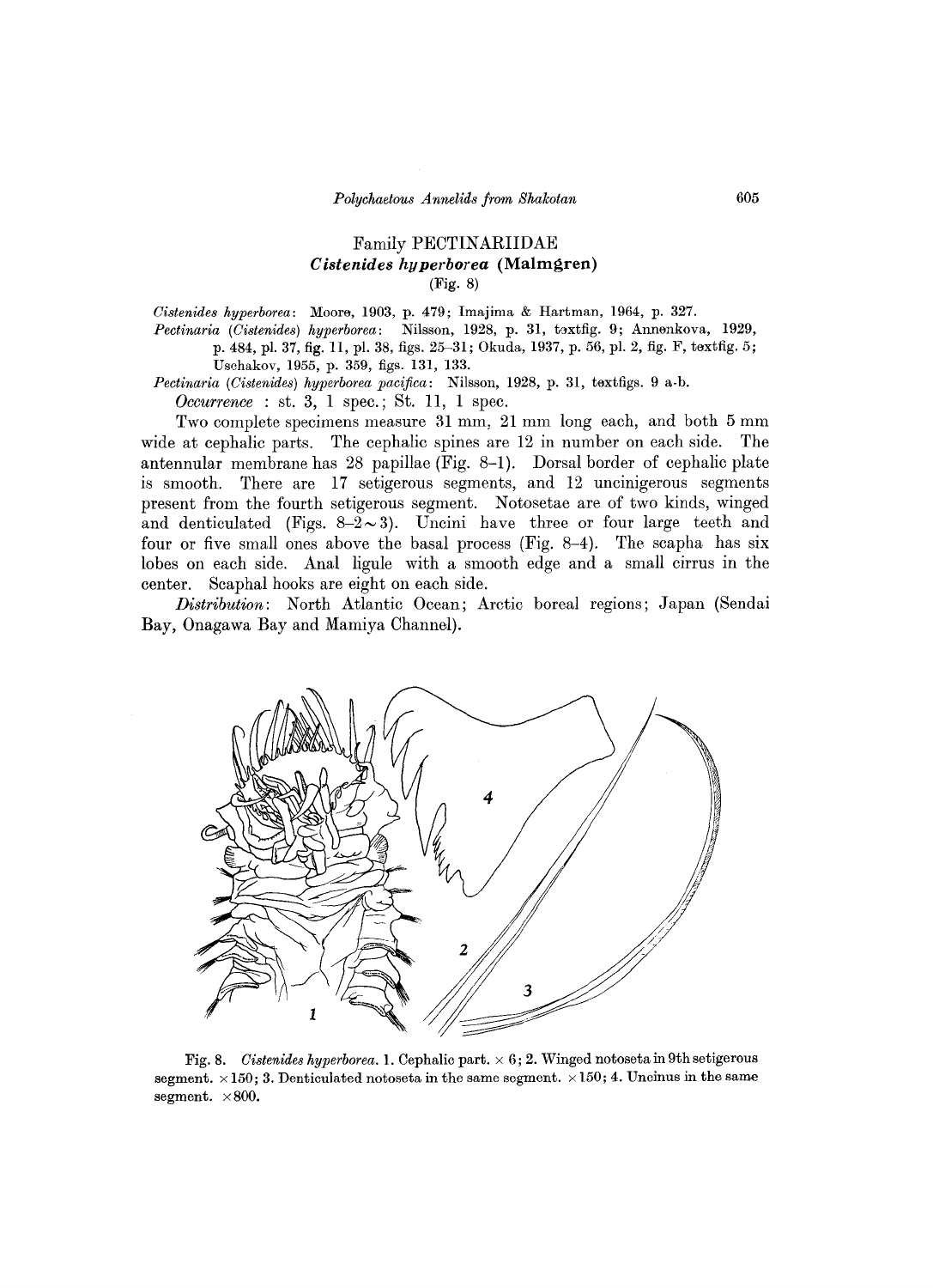## Family TELEBELLIDAE *S piroverma* **new genus**

The body is strongly spiraled. Prostomium has eye spots at the both sides of the peristomium. Tentacles have longitudinal grooves. One pair of bundled branchiae are at the second segment. There are 17 thoracic segments. Notosetae appear from the second segment and neuropodial uncini from the third segment. Type species *S. ononokomachii* n. sp.

The genus *Sprioverma* resembles *Scinoella* Moore (1903), or *Amphitrite* Muller (1771), but *Spiro verma* has a pair of branchiae on the second segment, and notosetae present from the second segment and neurosetal uncini present from the third segment. Moreover, the shape of the uncini of *Spiroverma* differs from that of *Amphitrite.* The new genus belongs to Amphitritinae.

## *S piroverma ononokomachii* **n. sp.**

(Fig. 9)

*Occurrence:* St. 1, 2 spec.

One complete and one posterior part of this species were collected. In the complete individual, the body is 33 mm long and 2 mm wide at the thoracic segments; it has 79 segments and is indistinctly divided into thoracic and abdominal regions. The prostomium is prominent, and projects out stiffiyabove and at the side of the mouth. There are many eye spots at the both sides of the peristomium. Each tentacle has a longitudinal groove (Figs.  $9-1 \sim 2$ ). The lateral



Fig. 9. *Spiroverma ononokomachii* n.g. n. sp. 1. Dorsal side of cephalic part. x45; 2. Ventral side of cephalic part.  $\times 45$ ; 3. Notoseta in the second setigerous segment.  $\times 300$ ; 4. Abdominal notoseta.  $\times 300$ ; 5. Denticulate part of the same seta.  $\times 820$ ; 6. Uncinus in 5th setigerous segment.  $\times 820$ ; 7. Uncinus in 13th setigerous segment.  $\times 820$ .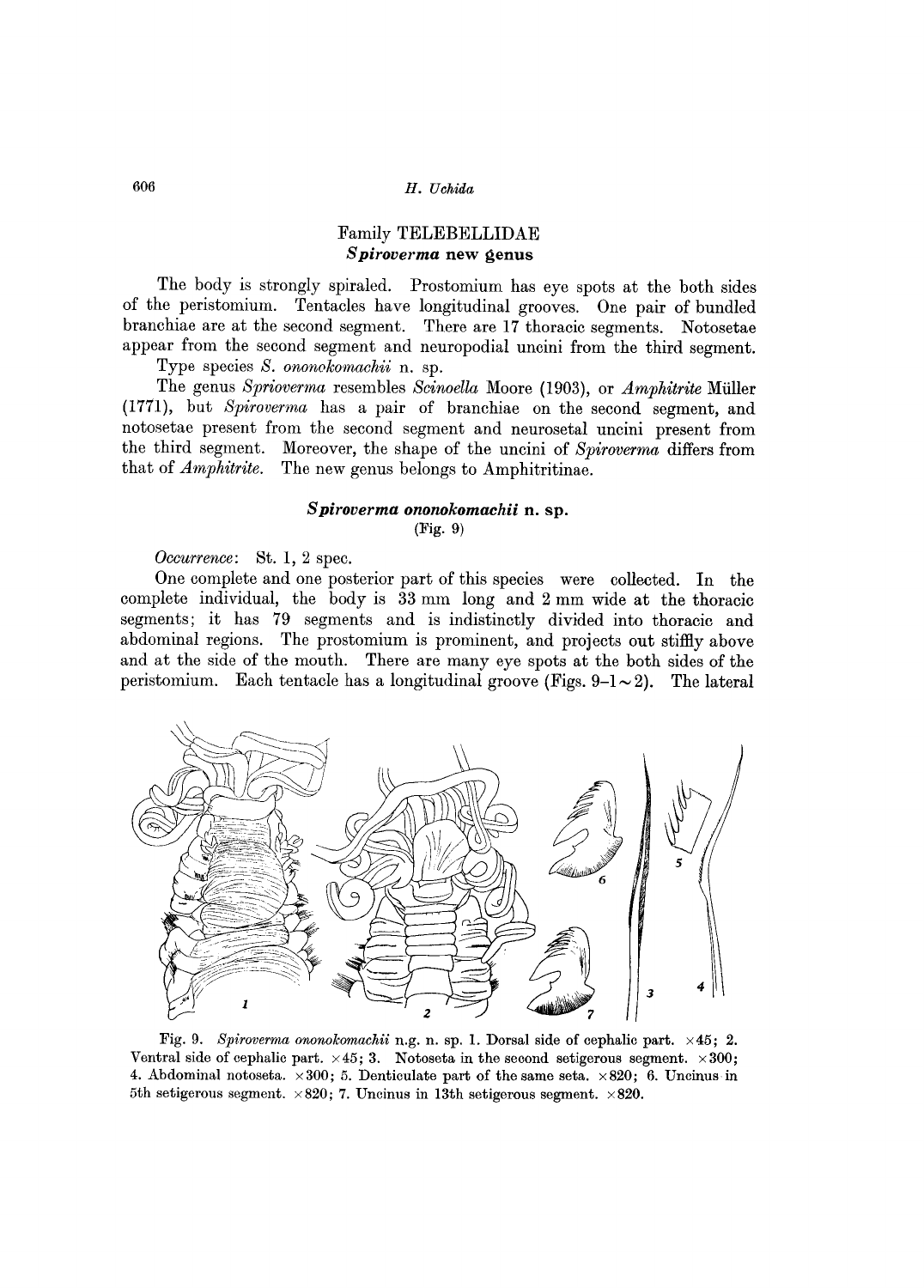lobes are conspicuous in the anterior segments. A single pair of branchial tufts are on the inner border of the lateral lobes on the second segment, each consisting of eight short simple filaments.

The dorsum from the second to the fifth segment rises conspicuously, and rises again from 10th segment and this continues throughout the anterior segments gradually being inconspicuous. The thorax has 17 setigerous segments. Notosetae present from the second segment, and neurosetal uncini from the third segment. Notopodial setae and neuropodial uncini on the first four setigerous segments are present on more ventral side on more posterior segment. From 60th segment, the body becomes rapidly slender. Anal segment is thick and has four rifts on its posterior rim. Thoracic notosetae are limbate, and abdominal notosetae are distally dentate (Figs.  $9-3\sim 5$ ). Uncini of all segments are of the same shape, and have some transverse rows of teeth above the main fangs (Figs.  $9-6 \sim 7$ ).

## Family SABELLIDAE *Potamilla acuminata* **Moore & Bush**  (Fig. 10)

*Potamilla acuminata:* Moore & Bush, 1904, p. 159, pl. 11, figs. 3-6, pl. 12, fig. 41; Imajima & Hartman, 1964, p. 359.

*Occurrence:* St. 5, 1 spec.

One complete specimen was collected and has 45 mm long including 5 mm tentacular crown for 92 segments, and 2 mm wide at thoracic segments. Radioles number 18 and 19, each slightly twisted and without eye spots. The collar is remarkable in ventral to notosetal ridge. The ventral part of each segment has a brownish, broadly flat process. The throax consists of eight setigerous segments. Thoracic neuropodia have avicular uncini and pennoned setae. The thoracic notopodia have two kinds of setae, limbate and slender. Abdominal neurosetae consist of only slender ones with a bend on 1/3 from the ends.



Fig. 10. *Potamilla acuminata.* 1. Thoracic notoseta in 6th segment. x 150; 2. Thoracic neuropodial uncinus in the same segment.  $\times$  230; 3. Thoracic neuropodial pennoned seta in the same segment.  $\times 230$ ; 4. Abdominal neuroseta in 15th segment.  $\times 160$ ; 5. Abdominal uncinus in the same segment.  $\times 230$ .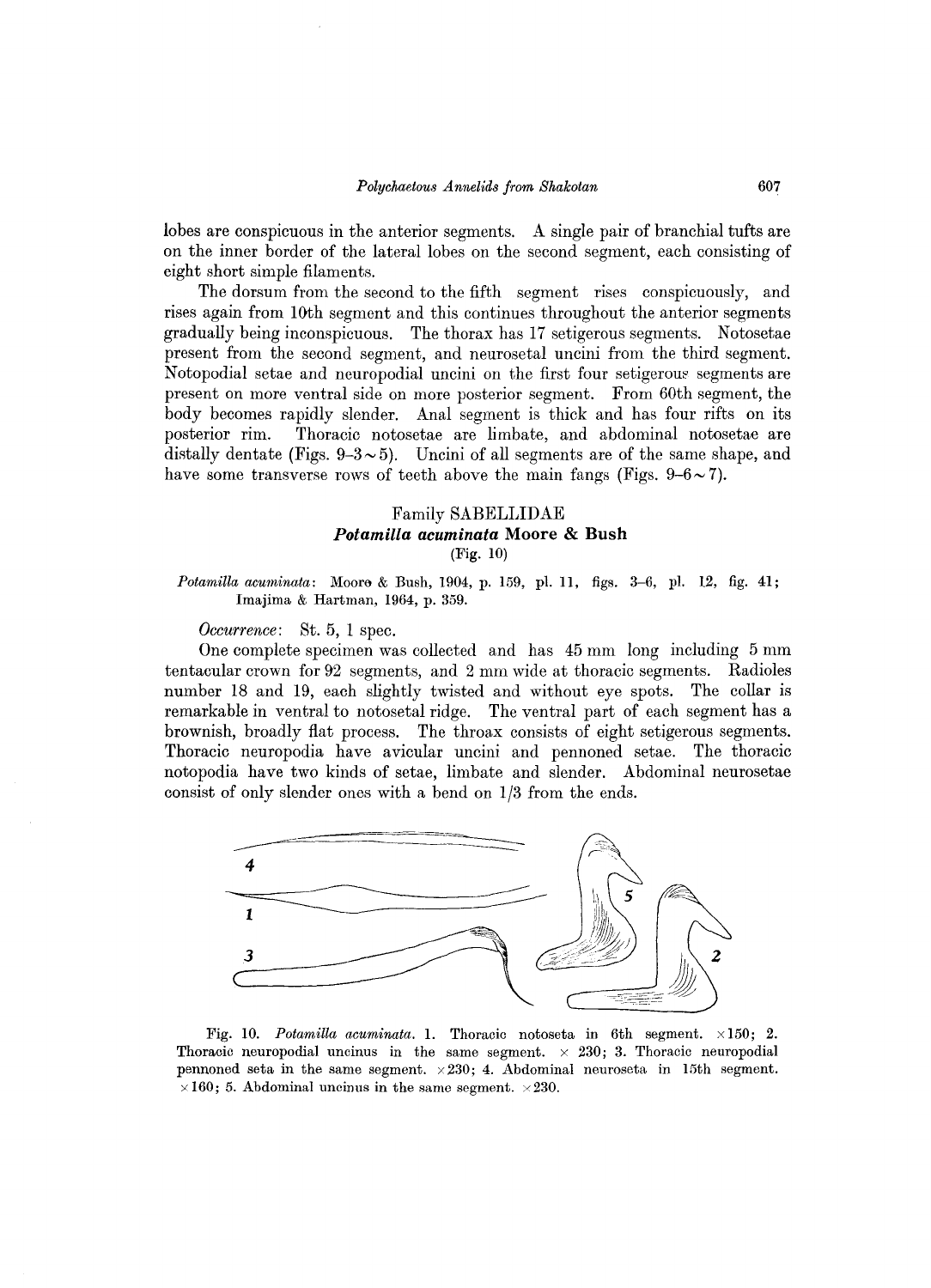This is a new record of the species from Hokkaido. *Distribution:* Japan (Sagami Bay).

#### *Sabella albicans* Johansson (Fig. 11)

#### *Sabella albicans:* Johansson, 1922, p. 4, pl. 1, fig. 7, pl. 3, figs. 7-9; Okuda, 1938b, p. 129; Imajima & Hartman, 1964, p. 362.

*Occurrence:* St. 10, 1 spec.

Only one complete individual have 19 mm long with 6 mm crown and 21 setigerous segments, and 1 mm wide at the thoracic region. The thorax has 8 segments. Radioles number 9 pairs; they are completely separated. The dorsal lobes of the collar are very small. The lateral and ventral lobes are not separated and well developed. The ventral plates are well developed. The first thoracic notosetae are all of capillary form with limbus on one side (Fig. 11-1), and the other thoracic segments have short capillary setae, broadly limbate (Figs.  $11-2\sim 3$ ). Thoracic neurosetae are of two kinds, avicular and pennoned (Figs.  $11-4 \sim 5$ ). The abdominal uncini are similar to those in the thoracic segments (Fig. 11-6).



Fig. 11. *Sabella albicans.* 1. The first thoracic notoseta.  $\times$  160. 2. Thoracic notoseta in 5th segment,  $\times$  160; 3. Thoracic notoseta in the same segment,  $\times$  160; 4. Neuropodial avicular seta in 5th thoracic segment.  $\times$  560; 5. Neuropodial pennoned seta in the same segment.  $\times 560$ ; 6. Abdominal uncinus.  $\times 560$ .

The specimen well agrees with the description of Johansson, and also with that of Okuda except in the account of the thoracic neurosetae. It was pointed out by Imajima and Hartman (1964).

This is a new record of the species from Hokkaido. *D1'stribution:* Japan (Misaki and Ise Sea).

> *Sabellastarte zebuensis* (Mc Intosh) (Fig. 12)

*Sabella zebuensis:* Mc Intosh, 1885, p. 487, pI. 52, fig. 2, pl. *29A,* figs. 20-22.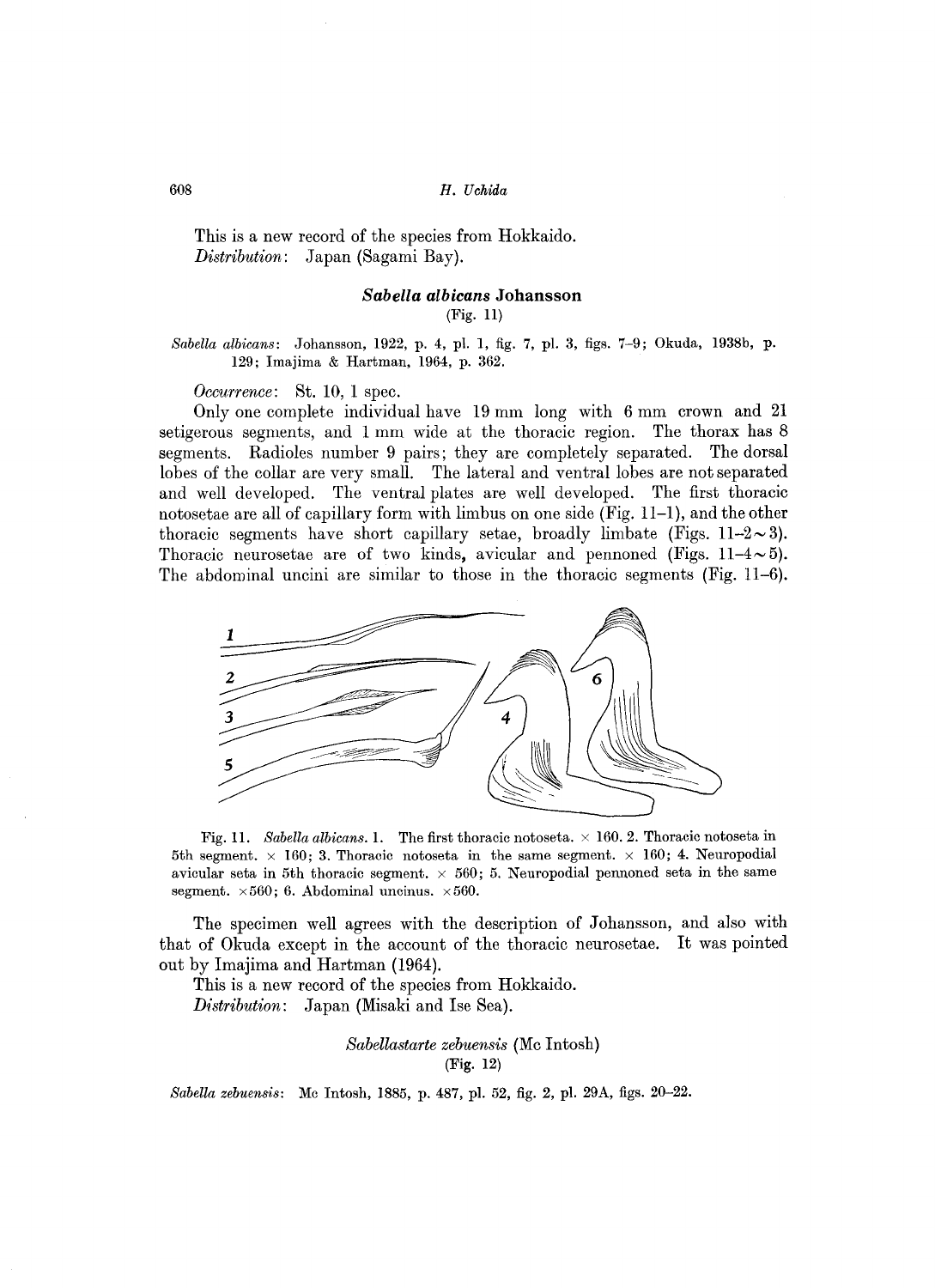*Sabellastarte zebuensis:* Johansson, 1927, p. 155; Imajima & Hartman, 1964, p. 364. *Sabellastarte bocki:* Okuda, 1938b, p. 130, textfig. 8.

*Occurrence* : St. 10, 1 spec.

The specimen, damaged at some parts of radioles, has 20 mm long, of which the crown is 10 mm long, and Imm wide at thoracic region. There are eight thoracic setigerous and 47 abdominal segments. Radioles number 17 pairs, and have nine purple spots, without eyes and stylodes. The collar is bilobed, and its dorsal part is separated widely, and its ventral lobes are thick and large triangular. Thoracic notosetae are limbate and gradually shorter and broader (Figs.  $12-1 \sim 2$ ). Thoracic neuropodial uncini are avicular only. The taxonomic characters of the specimen all agree with the descriptions by Mc Intosh, Johansson and Okuda, except for the radioles number.



Fig. 12. *Sabellastarte zebuensis.* 1-2. Notosetae in the third segment. x 160; 3-4. Thoracic neuropodial uncini in the third segment.  $\times$  550.

This is a new record of the species from Hokkaido. *Distribution:* Philippine Islands; Japan (Misaki and Ise Sea).

#### C *hone teres* **Bush**

*Chone teres:* Bush, 1904, p. 215, pI. 30, fig. 1, pI. 37, figs. 16-23; Okuda, 1934, p. 236, textfigs. 3-4; Imajima & Hartman, 1964, p. 365.

*Occurrence:* St. 10, 1 spec.

The complete specimen is collected. The body is 26 mm long for only 50 setigerous segments and lO mm long for the branchial crown, and 1 mm wide at thoracic region. Posterior end is very gradually tapered, without ventral groove. The branchial crown consists of 11 pairs of radioles, each radiole is connected for the most part with the neighboring ones with thin films. The collar is about twice as high as the first segment. The first eight setigerous segments compose the thorax. The first segment has only two rows of notosetal fascicles. There are notosetae and neurosetae from the second thoracic segment. The thoracic notosetae are of three kinds, limbate capillary, spaturate and bayonet-shaped. The thoracic neurosetal uncini have a long shaft with about ten small denticles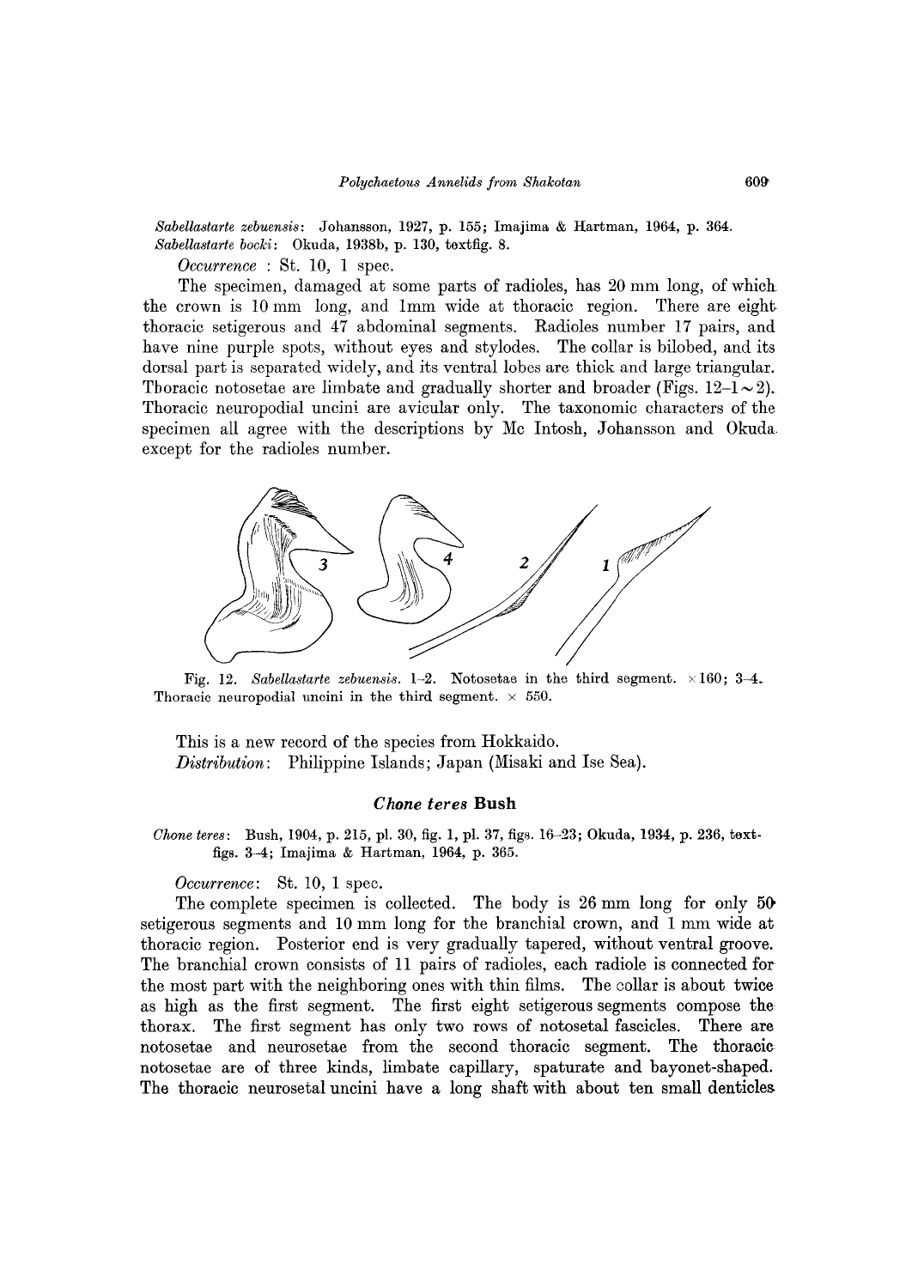above the main fang. Abdominal neurosetae are limbate capillary form with two bends in opposite directions, and notopodial uncini with no shaft and with five to six rows of teeth in side view.

*Distribution:* Alaska; northern Japan (Akkeshi and Muroran).

## Family SERPULIDAE *Serpula vermicularis* Linnaeus

*Serpula granulosa:* Marenzeller, 1884, p. 215, pI. 4, fig. 1.

*Serpula columbiana:* Johnson, 1901, p. 432, pI. 19, figs. 199-204.

*Serpula splendens:* Bush, 1904, p. 230, pI. 16, fig. 3, pI. 29, fig. 2, pI. 30, figs. 2-3, pI. 33, fig. 31, pI. 35, fig. 18, pI. 37, fig. 31, pI. 39, fig. 33.

*Serpula vermicularis:* Okuda, 1940, p. 22; Hartman, 1948, p. 47; Uschakov, 1955, p. 424, fig. 160; lmajima & Hartman, 1964, p. 372.

*Occurrence*: St. 1, 4 spec.; St. 7, 10 spec.; St. 10, 3 spec.

The largest specimen from St. 1 has 75 mm long for 250 segments, and 3 mm wide at thoracic region. Radioles number 31 pairs. The operculum has a simple funnel with 28 serrations. The thorax has seven setigerous segments. Collar setae are of two kinds, smooth capillary and bayonet-shaped.

*Distribution:* Atlantic, Indian and Pacific Oceans; cosmopolitan; Japan (Enoshima, Kagoshima and Ryukyu Islands).

#### *Eupomatus uncinatus* **Philippi**

*Hydroides (Eupomatus) fusicola:* Mörch, 1868, p. 374; Augener, 1925, p. 18.

*Hydroides uncinata:* Okuda, 1937, p. 63, toxtfig. 10; -, 1938a, p. 104; Uschakov, 1955, p. 427, fig. 161.

*Eupomatus uncinatus:* Ehlers, 1887, p. 285, pI. 58, figs. 6-11; lmajima & Hartman, 1964, p.368.

*Occurrence:* St. 2, 3 spec.; St. 5, 8 spec.; St. 6, 5 spec.

The body is 17-60 mm long, of which the radioles are 5-7 mm. The thorax has 7 and the abdomen 73-125 setigerous segments. Radioles number 16 pairs. In the most largest specimen from St. 5, opercular lower funnel with 32 pointed spines, upper one with 16 tall spines all alike or accompanied by a different spine. Collar notosetae are of two kinds, bayonet-shaped with two short basal processes and slender capillary. Thoracic uncini have a row of six or seven teeth.

*Distribution:* Atlantic and Pacific Oceans; Mediterranean Sea; cosmopolitan; .Japan (Onagawa Bay and Mitsui).

#### References

| Annenkova, N.P. 1929. Beiträge zur Kenntnis der Polychaeten-Fauna der USSR. I. Ann. |
|-------------------------------------------------------------------------------------|
| Mus. Zool. Acad. Sc. URSS 30: 477-502, pls. 37-39.                                  |

1934, Kurze Uebersicht der Polychaeten der Litralzone der Bering-Insel (Kommandor-Inseln), nebst Beschreibung neuer Arlen. ZooI. Anz. 106: 322-331.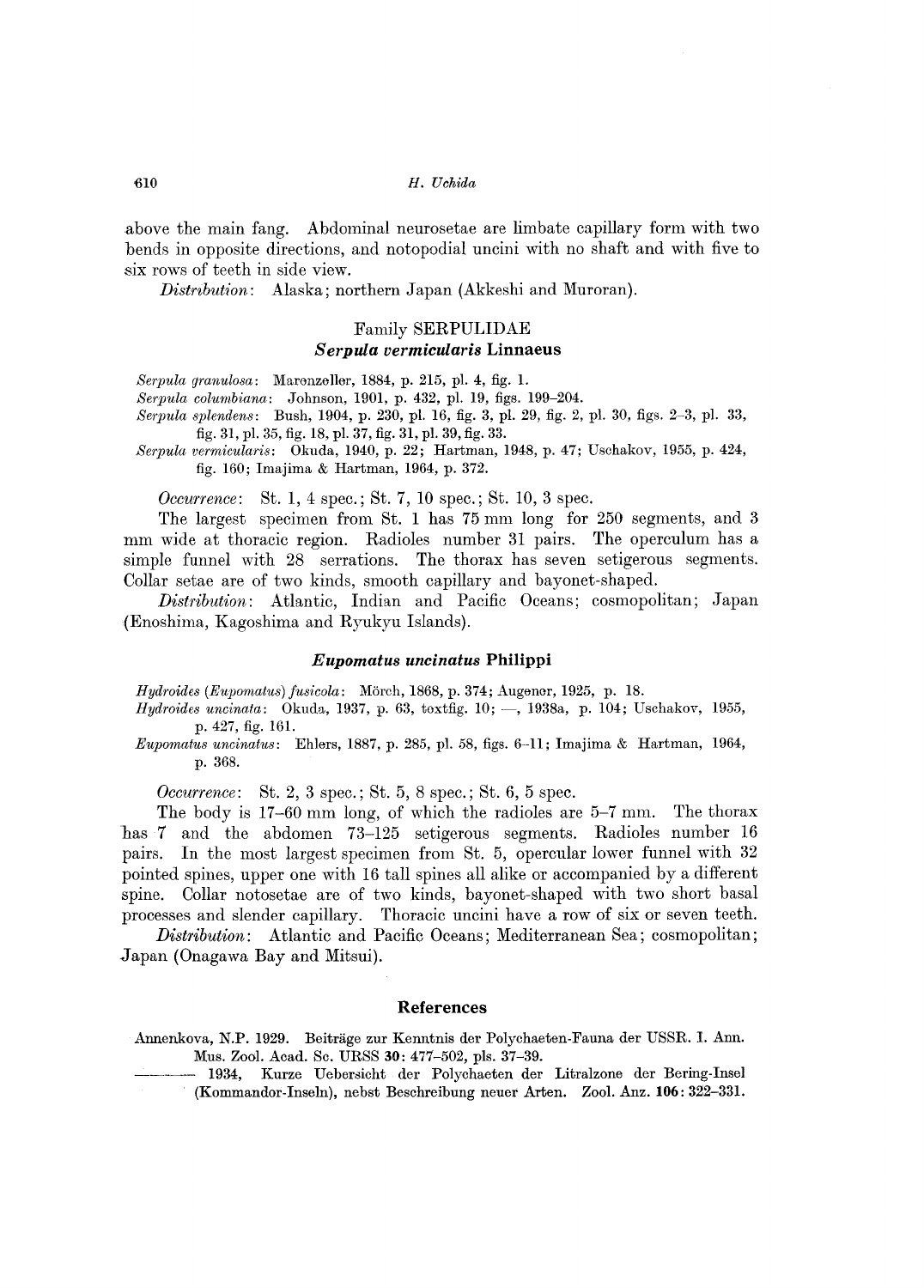- 1937. Fauna Polychaeta severnoi chasti Iâponskogo Moriâ. Akad. Nauk SSSR, Issledovaniia morei SSSR 23: 139~216, pIs. 1-5.

Bush, K.J. 1904. Tubiculous annelids of the tribes sabellides and serpulides from the Pacific Ocean. Harriman Alaska Exped. 12: 169-355, pls. 21-44.

- Ehlers, E. 1864. Die Borstenwiirmer (Annelida Chaetopoda) nach systematischen und anatomischen Untersuchungen. Leipzig. 268pp., 11 pIs.
- 1897. Polychaeten. Ergebnisse der Hamburger Magalhaensischen Sammelreise 3: 1-148, pIs. 1-9.

- 1908. Die bodensässigen Anneliden aus den Sammlungen der Deutschen Tiefsee-Expedition. Wiss. Ergeb. D. Tiefsee-Expedition 16(1), pp. 1-167, 23 pIs

Fauvel, P. 1934. Sur quelques syllidiens du Japon. Annot. Zool. Japon. 14: 301~315.

- 1936. Annelides polychètes du Japon. Mem. Coll. Sci. Kyoto Univ. ser. B. 12: 41-92.
- Fujiwara, T. 1933. On a new species of Japanese Polychaeta, *Travisia japonica* sp. nov. Jour. Sci. Hiroshima Univ. ser. B, Zool. 2: 91-103, 2 pls.
- Grube, A.E. 1878. Annulata Semperiana. Mem. Akad. Nauk SSSR (7), 25(8): 1-300, 15 pIs.
- Hartman, O. 1940. Polychaetous annelids. Part II. Chrysopetalidae to Goniadidae. Allan Hancock Found. Pacif. Exped. 7: 173-287, pls. 31-44.
- -1942. The identity of some marine annelid worms in the United States National Museum. Proc. U.S. Natl. Mus. 92: 101-140.
- $-1948.$  The polychaetous annelids of Alaska. Pac. Sci. 2: 1-58.
- 1959. Catalogue of the polychaetous annelids of the world. Allan Hancock Found. Occas. Pap. 23: 1-628.
- Hessle, C. 1917. Zur Kenntnis der Terebellomorphen Polychaeten. Zool. Bidr. Uppsala 5: 39-258, pIs. 1-5.
- Imajima, M. 1963. Polychaetous annelids collected off the west coast of Kamchatka. II. Notes on species found in the collection of 1959. Publ. Seto Mar. Biol. Lab. 11: 175-202, pIs. 12-15.
- and O. Hartman 1964. The polychaetous annelids of Japan. Allan Hancock Found. Occas. Pap. 26: 1-452, pls. 1-38.
- Izuka, A. 1912. The errantiate Polychaeta of Japan. Jour. ColI. Sci. Tokyo Univ. 30 (2): 1-262, 24 pIs.
- Johansson, K.E. 1922. On some new tubicolous annelids from Japan, the Bonin Islands and the Antarctic. Ark. Zool. 15 (2): 1-11, 4 pIs.
- Johnson, H.P. 1901. The Polychaeta of the Puget Sound region. Proc. Boston Soc. Nat. Hist. 29: 381-437, pls. 1-19.
- McIntosh, W.C. 1885. Report on the Annelida Polychaeta collected by H.M.S. Challenger during the years 1873-76. Challenger Rpts, Zool. 12: 554pp. pIs. 1-55, *1A-39A.*
- Marenzeller, E. 1879. Siidajapanische Anneliden. I. Denkschr. Akad. Wiss. Wien, Math.- -Naturwiss. KI 41 (2): 109-154, pIs. 1-6.
- 1884. Südjapanische Anneliden. II. Ibid. 49 (2): 197-224, pls. 1-4.
- Monro, C. 1930. Polychaeta worms. Discovery Rpts. 2: 1-222.
- Moore, J.P. 1903. Polychaeta from the coastal slope of Japan and from Kamchatka and Bering Sea. Proc. Acad. Nat. Sci. Philad. 55: 401-490, pls. 23-27.
- ---- 1923. The polychaetous annelids dredged by the U.S. Steamer "Albatross" off the coast of southern California in 1904. IV. Ibid. 75: 179-259, pIs. 17-18.
- and K.J. Bush 1904. Sabellidae and Seruplidae from Japan, with discriptions of new species of *Spirorbis.* Ibid. 56: 157~179, pIs. 11~12.